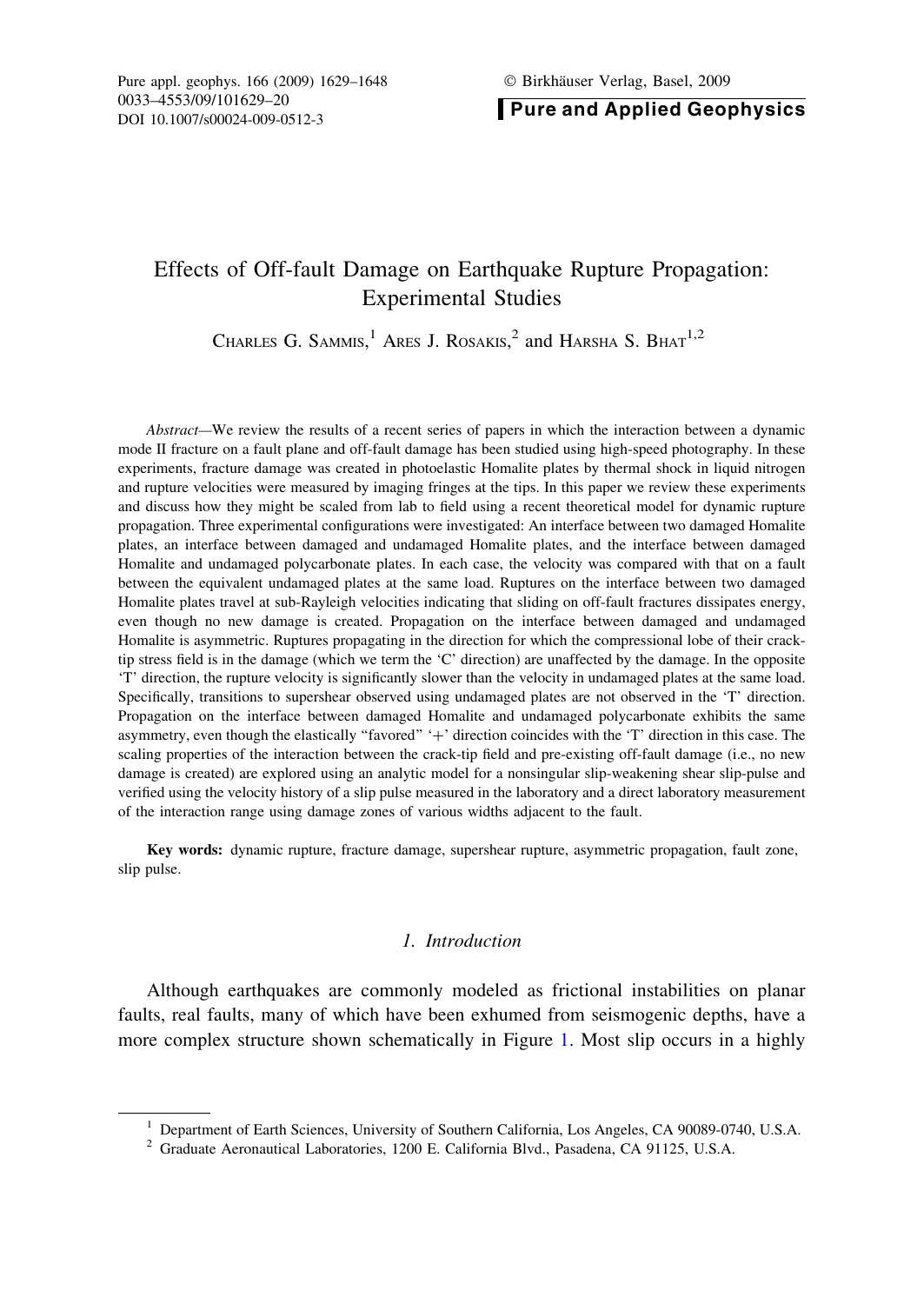<span id="page-1-0"></span>

Schematic cross section of an idealized fault at seismogenic depth. The nested layered structure is described in the text. The widths of the layers vary from fault to fault, and the structure is often less symmetric than shown here.

sheared ''core,'' typically a few centimeters thick, and composed of extremely finegrained granulated rock (known as cataclasite) which is commonly altered to clay mineralogy, particularly at shallow depths. Slip within the core is often localized onto principal slip surfaces a few mm thick and composed of still finer-grained ultracataclasites. The core is bordered by layers of coarser granulated rock commonly termed gouge or fault breccia. These layers are typically meters thick and appear to have accommodated little or no shear strain. For some large displacement strike-slip faults, ''pulverized rocks'' in which individual grains are shattered but the rock fabric is undisturbed have been observed to distances of 100–300 meters from the fault plane in formations that were at or near the surface during faulting (DoR *et al.*, [2006](#page-18-0)). The granular layers are bordered by highly fractured (but not granulated) wall rock within which the fracture density decreases to the regional background value over a distance of a few hundred meters. More detailed descriptions of fault zone structure, deviations from the ideal symmetry in Figure 1, and discussions as to how it might have formed are given by BEN-ZION and SAMMIS ([2003\)](#page-17-0) and BIEGEL and SAMMIS ([2004\)](#page-18-0).

The focus of this paper is on how fault zone structure affects earthquake rupture propagation, with special emphasis on a series of recent laboratory measurements of rupture velocity on faults in damaged photoelastic plates by BIEGEL et al. ([2008,](#page-18-0) [2009\)](#page-18-0) and BHAT et al.  $(2009)$  $(2009)$  $(2009)$ . BIEGEL et al.  $(2008)$  $(2008)$  observed a reduction in rupture velocity caused by a symmetric distribution of damage about a premachined fault, and measured the spatial extent of the interaction between the rupture tip and the off-fault damage. BIEGEL et al. [\(2009](#page-18-0)) and BHAT et al. ([2009\)](#page-18-0) studied propagation asymmetries caused by slip on the interface between damaged and undamaged materials, as would be the case if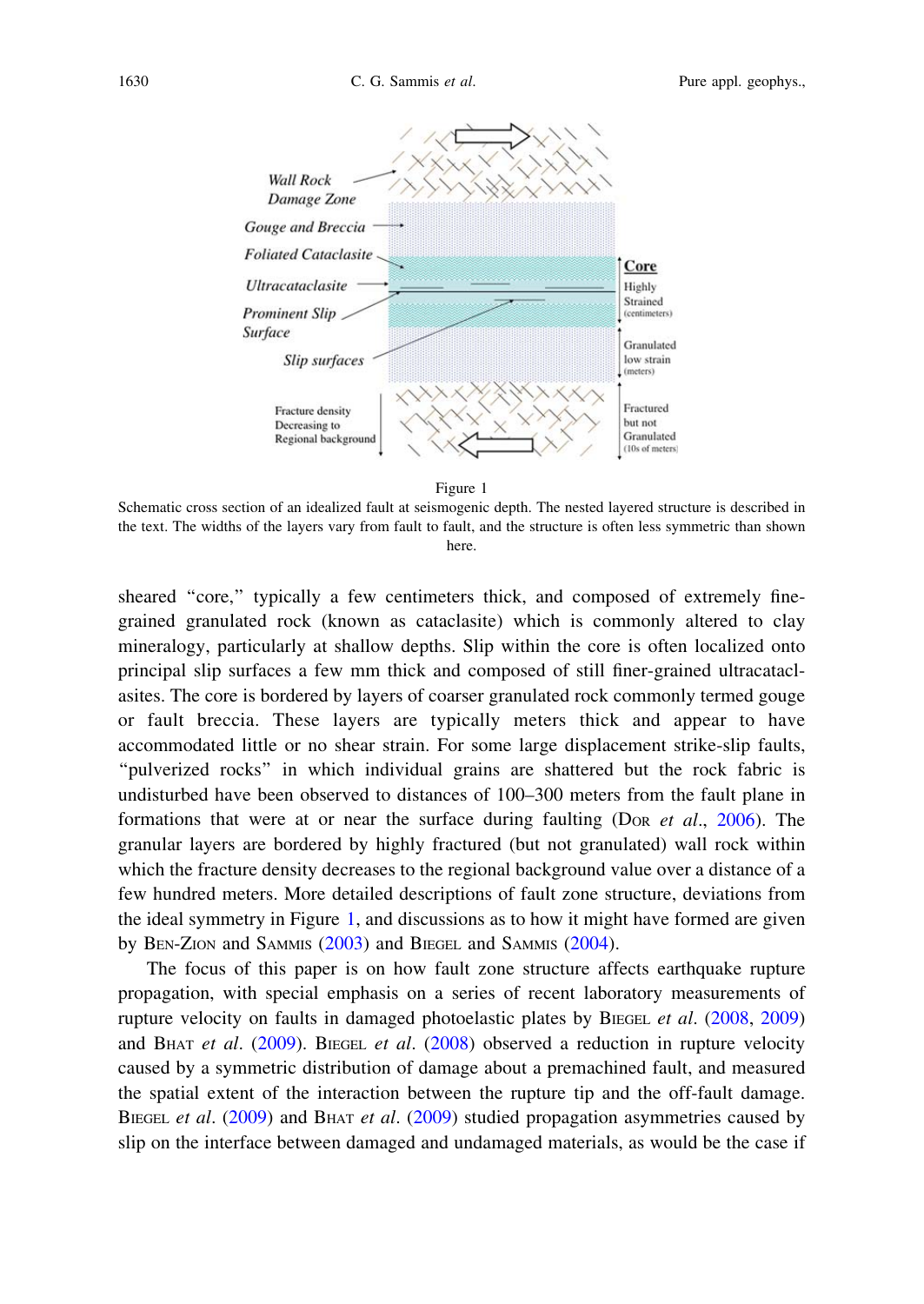an earthquake rupture propagated along one side of a fault zone. A key question here is: How wide does the fault zone have to be in order to affect rupture propagation? We address this question at the end of the paper by using a recent dynamic slip pulse model (RICE et al., [2005](#page-18-0)) as guidance in scaling observations in the laboratory to natural earthquakes.

Consider first the case of symmetric off-fault damage with no material contrast. A first-order effect of fracture damage on rupture propagation is to lower the elastic stiffness of the material. By reducing the shear-wave speed  $c_S$ , the effect on rupture velocity is to lower the limiting Rayleigh speed, which is 0.92  $c_s$  for Mode II ruptures. However, BIEGEL et al. ([2008\)](#page-18-0) found that damage reduced the rupture velocity below that expected, based solely on the lower shear-wave speed. They ascribed this additional reduction to a further dynamic reduction in modulus and to anelastic losses associated with frictional slip on the myriad of small off-fault fractures that comprise the damage.

BIEGEL et al. [\(2009](#page-18-0)) and BHAT et al. ([2009\)](#page-18-0) extended these measurements to ruptures that propagate on the interface between damaged and undamaged materials. In these experiments, the off-fault damage produced additional asymmetries in the propagation of ruptures beyond those expected from the associated contrast in elastic stiffness. Propagation asymmetries ascribed to the damage were observed to be stronger than those due to elastic contrasts.

# 2. Experimental Apparatus

All experiments described here used the apparatus shown in Figure [2](#page-3-0). Square plates of the photoelastic polymers Homalite and polycarbonate were prepared with a premachined fault at an angle  $\alpha$  to the edge as in Figure [3.](#page-3-0) The plates were loaded with a uniaxial stress P and a bilateral rupture was nucleated using a high-voltage pulse to explode a wire in a small hole that crossed the center of the fault plane. The explosion reduced the normal stress on an  $\sim$  1-cm long patch of the fault plane, allowing shear slip that nucleated the rupture. The voltage pulse was also used to trigger a pair of high-speed digital cameras that recorded a series of images of the shear stress field revealed as fringes in polarized laser light.

The upper panel in Figure [4](#page-4-0) shows four frames taken at the times indicated during one of the Homalite experiments. Fringes associated with stress concentration at the rupture fronts and the S wave generated by the nucleation event can be identified. The lower panel in Figure [4](#page-4-0) shows the corresponding instantaneous velocity as a function of time. Instantaneous velocity was found by differentiating an interpolated cubic spline fit to the displacements using a MATLAB $\circledast$  utility (BIEGEL *et al.*, [2009](#page-18-0)). BHAT *et al.*, 2009). Note that propagation is symmetric and both rupture tips accelerate to the limiting (Rayleigh) rupture velocity  $c_R = 0.92c_S$  for mode II propagation and then transition to supershear velocities approaching the P-wave speed (note,  $c_P/c_S = 2.1$  for Homalite).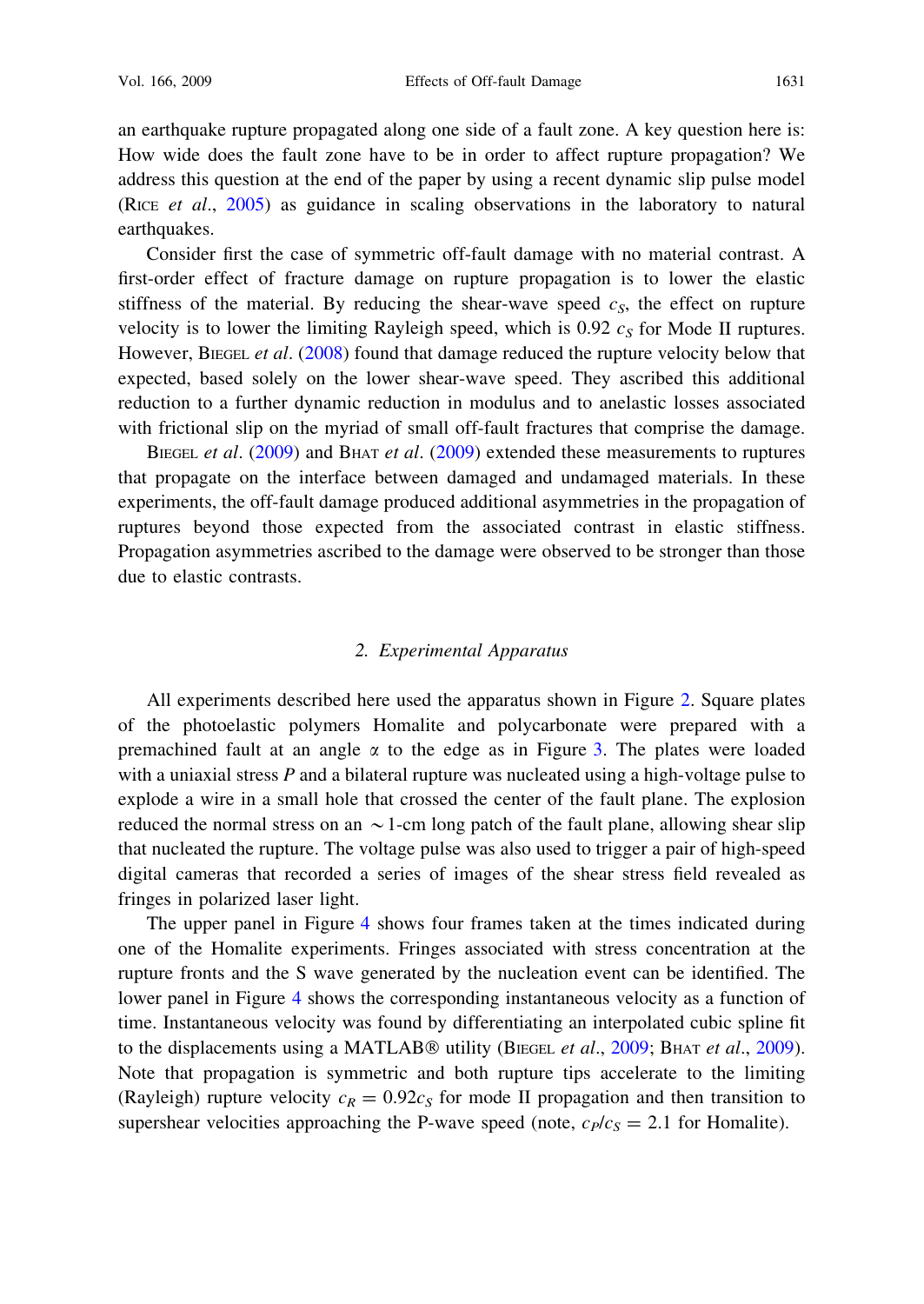<span id="page-3-0"></span>

Schematic diagram of apparatus used to take a series of high-speed photographs of dynamic ruptures on premachined faults in photoelastic Homalite and polycarbonate plates. The inset shows a sample in the loading frame used to apply uniaxial stress P.



Figure 3

Sample geometry showing premachined fault at angle  $\alpha$ . The exploding wire is used to create a patch of low effective normal stress that nucleates a bilateral rupture at the center of the fault plane.

# 3. Effect of Symmetric Off-Fault Damage on Rupture Velocity

BIEGEL et al. [\(2008](#page-18-0)) introduced fracture damage into Homalite plates by using a razor knife to score a mesh of scratches on both sides of the plate spaced about 2 mm apart and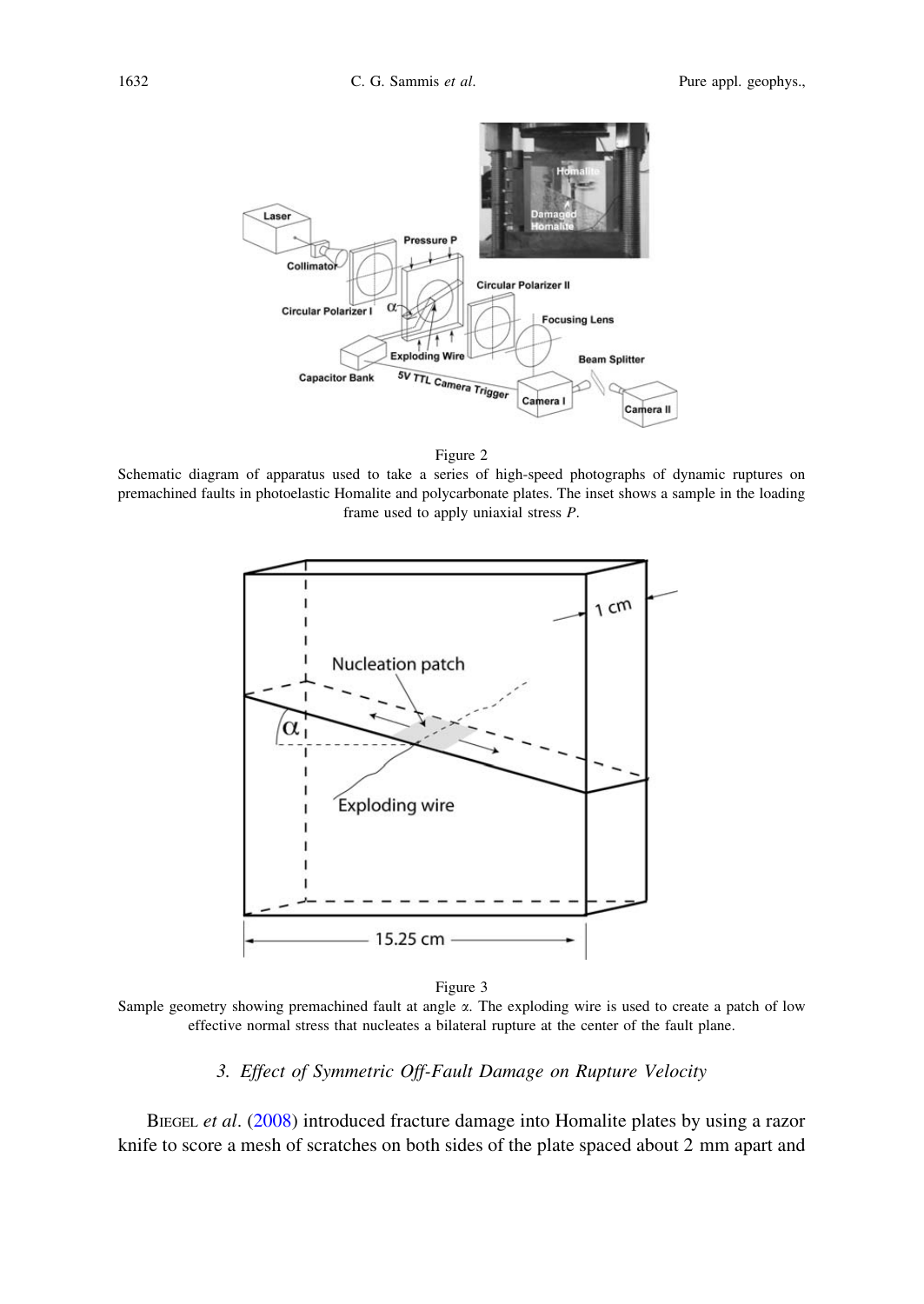<span id="page-4-0"></span>

Dynamic rupture on the interface between two Homalite plates. The upper four panels show frames from the sequence of high-speed photographs taken at the times indicated. Note the butterfly-like stress concentrations at the rupture front in the frame taken at 24 ls. The shear stress concentration associated with the S wave generated at nucleation is most evident at 2 and 7 o'clock in the frames taken at 32 and 40 ls. The Mach cone produced by supershear propagation is most evident in the frame taken at 40 ls. The lower panel shows the instantaneous velocity of the rupture tips as a function of time. Note that propagation is symmetric. Both tips propagate near the Rayleigh velocity  $c_R = 0.92c_S$  for about 29 µs before transitioning to supershear velocities approaching  $c_P$ .

oriented at  $+/- 45^{\circ}$  to the loading axis, followed by immersion in liquid nitrogen for 45 seconds. The thermal shock produced a network of fractures with a mean spacing of about 1 cm as shown in Figure [5.](#page-5-0) Travel-time curves measured for both rupture fronts and for the S-wave are plotted in Figure [6](#page-5-0) where they are compared with those for the undamaged Homalite. Note that rupture velocity and S-wave speed in the damaged plates are lower than those in the undamaged plates. More importantly, the ratio  $v_r/c_s$  is significantly smaller in the damaged material where it is less that the Rayleigh speed  $(v_r < 0.92c_S^{DH}$ , where  $c_S^{DH}$  is the shear speed in damaged Homalite). The implication is that the rupture velocity is further reduced by anelastic loss due to frictional sliding on the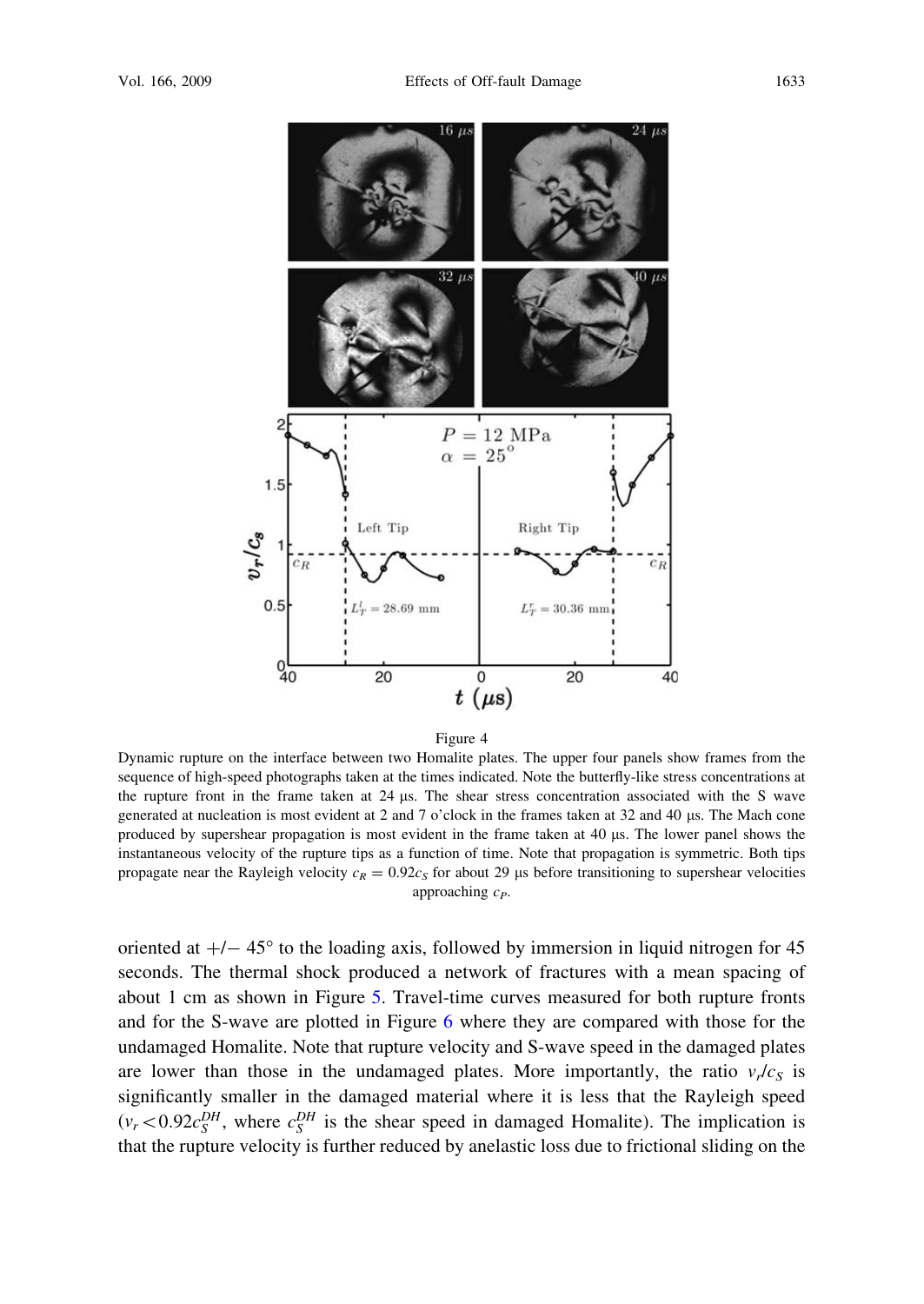<span id="page-5-0"></span>

Fracture-damaged sample produced by first scoring both sides of the Homalite plates with a razor knife and then submersing in liquid nitrogen for 45 seconds. The center of the fault plane has been darkened by the explosion that nucleated rupture.



#### Figure 6

Travel time curves for a rupture propagating on the interface between two undamaged Homalite plates on the left, and between two fracture-damaged Homalite plates on the right. S-wave travel times are also plotted.  $P = 12$  MPa and  $\alpha = 25^{\circ}$  in both tests. Note that rupture in undamaged Homalite did not transition to supershear as in Figure [4.](#page-4-0) Since the load was the same, the difference was probably due to the slightly rougher sliding surface in this case (see ROSAKIS et al., [2008\)](#page-18-0).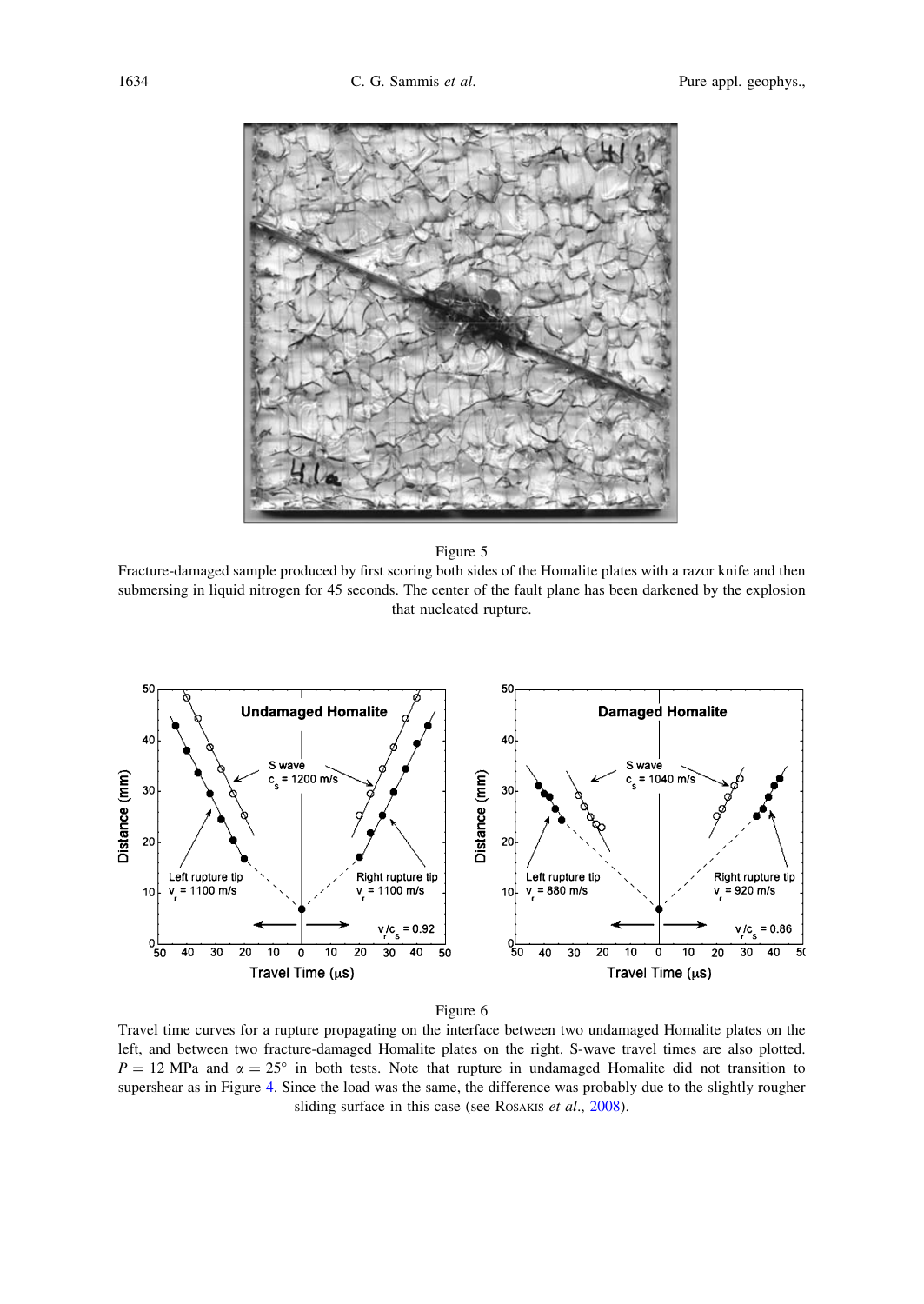<span id="page-6-0"></span>off-fault fractures. No additional off-fault damage was created by the rupture in these experiments.

# 4. Effect of Asymmetric Off-Fault Damage on Rupture Velocity and Directionality

BIEGEL *et al.* ([2009\)](#page-18-0) used the apparatus in Figure [2](#page-3-0) to measure the velocity of ruptures on the interface between damaged and undamaged Homalite. As illustrated in Figure 7, the symmetry in these experiments is broken in two ways: elastically and anelastically. The elastic asymmetry is caused by the change in elastic modulus across the fault plane, and results in different propagation velocities in the  $+$  direction (the direction in which the lower velocity damaged Homalite moves) and in the opposite '-' direction. The physical cause of this elastic asymmetry is tension across the fault plane at the tip of the rupture propagating in the '+' direction (WEERTMAN,  $1980$ ; HARRIS and DAY, [1997](#page-18-0); COCHARD and RICE, [2000;](#page-18-0) RANJITH and RICE, [2001](#page-18-0); BEN-ZION, [2001;](#page-17-0) XIA et al., [2005b;](#page-19-0) SHI and BEN-ZION, [2006;](#page-18-0) RUBIN and AMPUERO, [2007;](#page-18-0) AMPUERO and BEN-ZION, [2008\)](#page-17-0).

Prior experimental studies in such elastic bi-materials by XIA et al. ([2005b\)](#page-19-0) found that ruptures in the  $+$  direction propagate at the generalized Rayleigh wave speed while those in the opposite '-' direction transition to super shear velocities that approach  $P_{\text{slow}} \equiv c_P^{\text{slow}}$ , the P-wave speed in the material having slower wave speeds. Theoretical studies have shown that, depending on the friction law, loading and nucleation conditions, a transition to supershear propagation is also possible in the  $+$  direction with velocity approaching  $P_{\text{fast}} \equiv c_P^{\text{fast}}$ , the P-wave speed in the material having faster wave





Asymmetries in an undamaged Homalite plate in contact with a damaged Homalite plate. Since the damaged Homalite is slightly less stiff than the undamaged Homalite, the  $+$ <sup>1</sup> direction of propagation is to the left, which by convention is the direction of motion of the less stiff material. The anelastic asymmetry is denoted by the 'C' propagation direction for which the compressional lobe of the crack-tip stress concentration travels through the damage and the 'T' direction for which the crack tip places the damage in tension.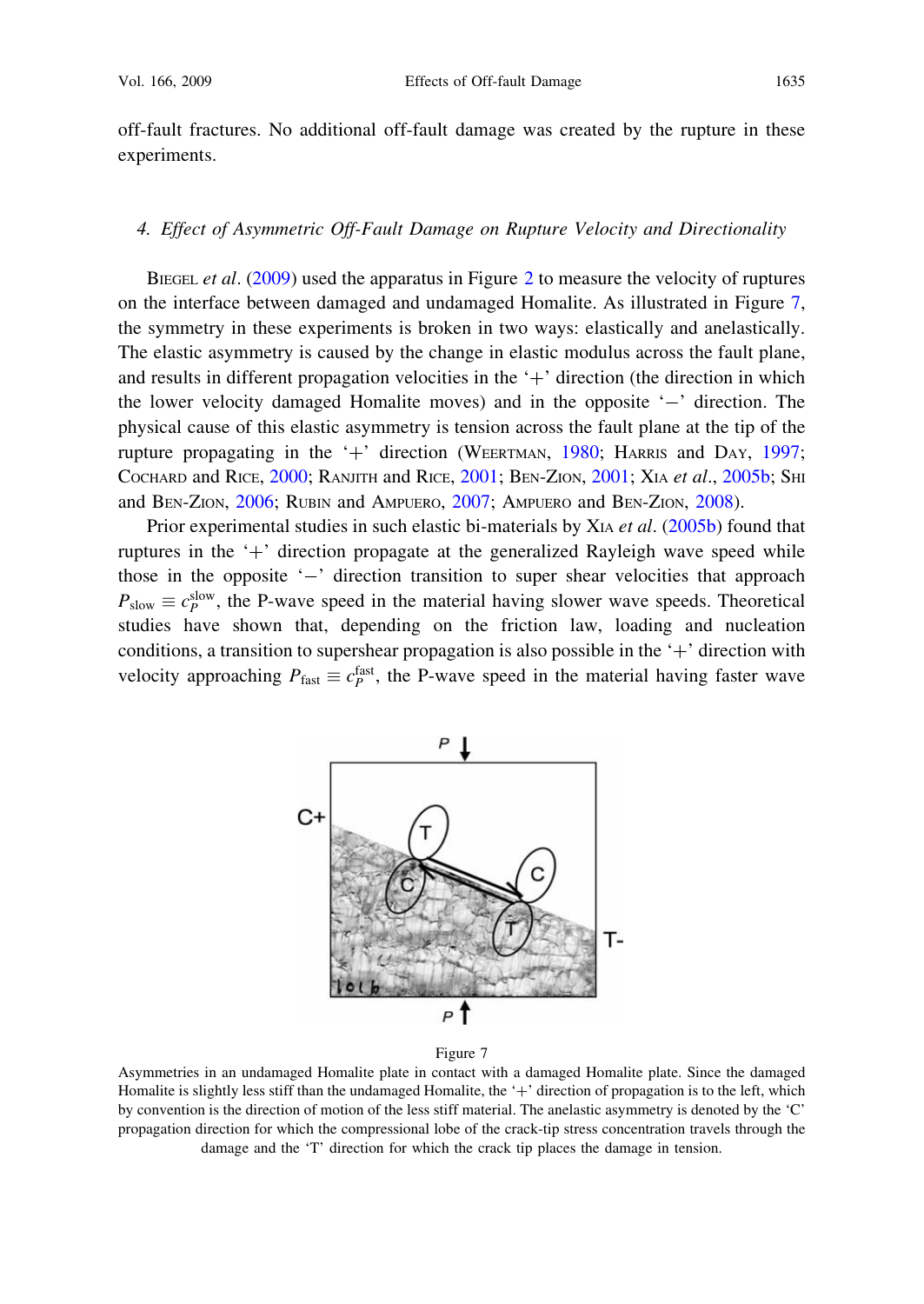speeds (COCHARD and RICE, [2000](#page-18-0); RANJITH and RICE, [2001](#page-18-0), SHI and BEN-ZION, [2006\)](#page-18-0). BHAT *et al.* [\(2009](#page-18-0)) observed simultaneous supershear propagation in the '+' direction at  $P_{\text{fast}}$ and in the '-' direction at  $P_{slow}$ . SHI and BEN-ZION [\(2006](#page-18-0)) observed such simultaneous supershear propagation velocities in simulations with a nucleation procedure that imposed supershear rupture in the nucleation zone.

We hypothesize that the anelastic asymmetry arises because one fracture tip has the compressive lobe of its stress concentration in the damage (which we term the 'C' direction) while the other tip has its tensile lobe in the damage (which we term the 'T' direction). For example, in Figure [7](#page-6-0) the rupture tip moving to the left is labeled  $C^+$ . because it is moving in the  $+$  direction (the direction of motion of the more compliant damaged Homalite) and 'C' because the compressive stress concentration lies in the damage. Following this convention, the tip moving to the right is labeled  $T-$ . We propose that the physical cause of the anelastic asymmetry is that tension in the 'T' direction enhances sliding on the off-fault cracks that comprise the damage while compression in the 'C' direction suppresses such sliding. This asymmetry is evident in Figure [8,](#page-8-0) which shows the velocities measured by BIEGEL *et al.* [\(2009](#page-18-0)) for a rupture on the interface between damaged and undamaged Homalite. Note that the rupture running in the 'C+' direction moves at  $P_{\text{fast}}$ , the expected velocity in the '+' direction for an elastic bi-material. Off-fault damage appears to have little additional effect in the 'C' direction, presumably because sliding is suppressed by the crack-tip compression. However, note that the rupture in the  $T-\text{direction stops}$ . The interpretation is that tension enables energy dissipation by frictional sliding in the off-fault damage near the crack tip that completely suppresses propagation. The full set of rupture velocities measured by BIEGEL et al. ([2009\)](#page-18-0) on interfaces between Homalite and damaged Homalite is summarized in Figure [9](#page-9-0) where they are compared with measurements at the same loads for the undamaged Homalite system. Note that ruptures in the  $C^+$  direction are only slightly affected by the damage while those in the  $T-$ ' direction are severely slowed or even stopped, especially at the highest loads.

The rupture velocity in the all-damaged Homalite sample at  $P = 12$  MPa (Figs. [5](#page-5-0) and [6\)](#page-5-0) is also plotted in Figure [9](#page-9-0) where it is seen to be the same as the velocity in the  $T$ direction on the interface between Homalite and damaged Homalite (also at 12 MPa). This is the expected result based on our hypothesis that the compressive side of the rupture does not see the damage.

BHAT *et al.* ([2009\)](#page-18-0) extended this work by measuring rupture velocities on the interface between damaged Homalite and undamaged polycarbonate (which has a slightly lower shear-wave speed than does damaged Homalite). However, for comparison, they first measured the velocity of ruptures on the interface between undamaged Homalite and undamaged polycarbonate. The results of a typical experiment are shown in Figure [10](#page-10-0) where four frames of the high-speed sequence (taken at the times indicated) are shown in the upper panel and the velocities are shown in the lower panel. Note that left rupture propagating in the '+' direction transitions to supershear velocities approaching  $P_{\text{fast}}$ while the right rupture propagating in the '-' direction approaches  $P_{slow}$ . This bimaterial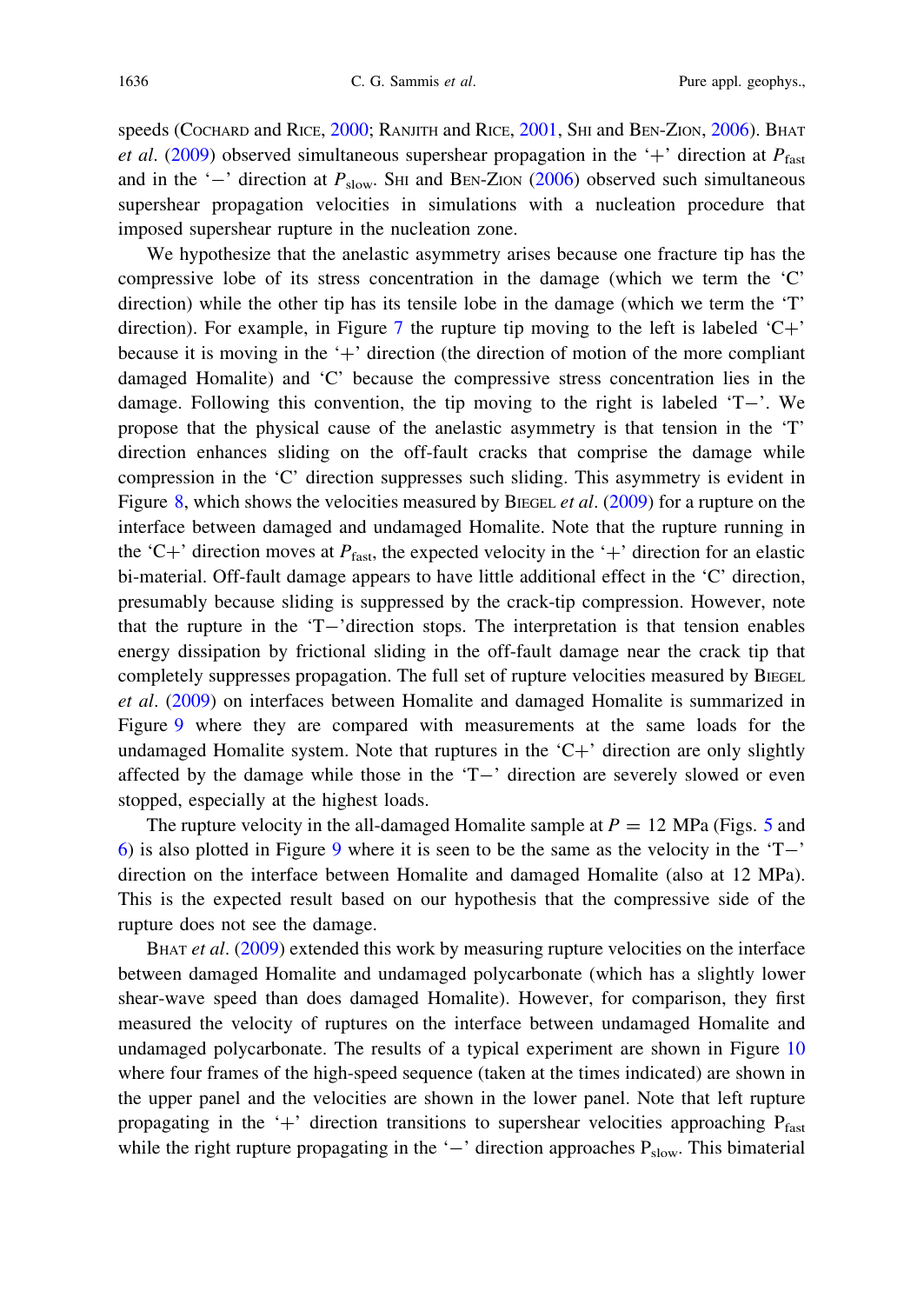<span id="page-8-0"></span>

Dynamic rupture on the interface between damaged and undamaged Homalite plates. The upper four panels show frames at the times indicated selected from the sequence of high-speed photographs. The lower panel shows the instantaneous velocity of the rupture tips as a function of time. Note that the left tip propagating in the  $C^+$ ' direction transitions to supershear as in Figure [4](#page-4-0) but that rupture propagation in the 'T-' direction is completely suppressed, presumably by energy loss on the off-fault damage activated by the tensile lobe of the stress field.

system was explored in more detail by X<sub>IA</sub> et al.  $(2005b)$  $(2005b)$ , although they never observed supershear in both directions as in Figure [10,](#page-10-0) probably because the propagation distance to the supershear transition in their experiments was longer than the radius of the observable circle due to their rougher sliding surfaces (see ROSAKIS *et al.*,  $2008$  for a discussion of the supershear transition length).

The elastic and anelastic asymmetries that arise when damaged Homalite is in sliding contact with undamaged polycarbonate are illustrated in Figure [11.](#page-11-0) Since undamaged polycarbonate has a lower elastic stiffness than does damaged Homalite, propagation directions in these experiments are 'T+' to the left and 'C-' to the right (see Table [1](#page-11-0) for a summary of the elastic properties of Homalite, damaged Homalite, and polycarbonate).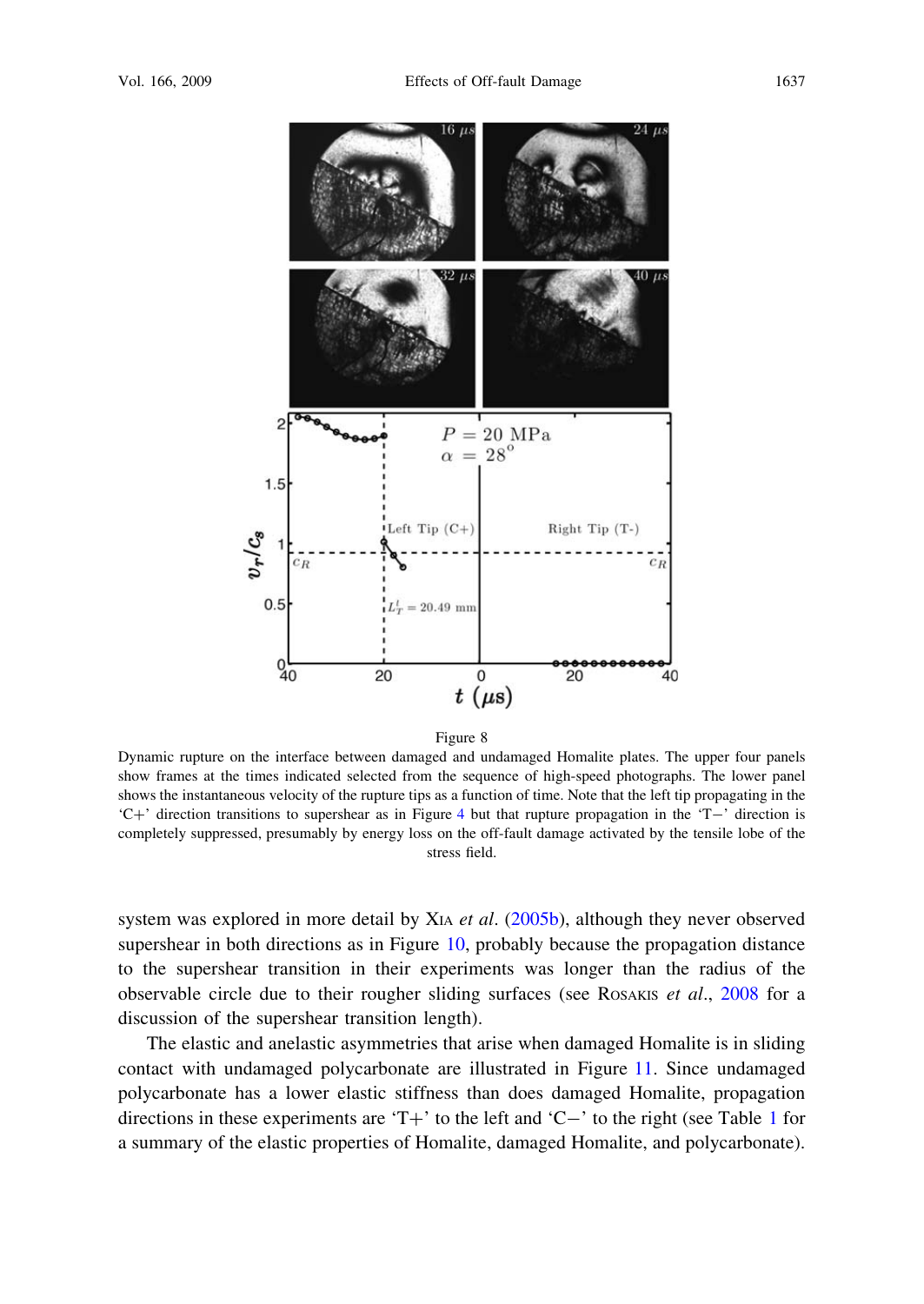<span id="page-9-0"></span>



Summary of experimental results comparing rupture velocity in damaged bimaterial samples with those in undamaged Homalite plates. Note that the off-fault damage has little effect on ruptures traveling in the  $C^+$ direction but a major effect on those propagating in the 'T-' direction. Bimaterial ruptures which have the tensile lobe in the damage did not transition to supershear and, at large uniaxial loads, did not propagate at all. The solid circle is for damaged Homalite/damaged Homalite at  $P = 12$  MPa from Figure [6](#page-5-0) (from BIEGEL et al., [2009\)](#page-18-0).

Figure [12](#page-12-0) shows the rupture velocities on the interface between damaged Homalite and polycarbonate for  $P = 15$  MPa and  $\alpha = 25^{\circ}$ . Note that in the 'T+' direction the rupture velocity approaches the generalized Rayleigh speed while in the  $C-$  direction it slowly increases above the generalized Rayleigh speed, possibly toward  $P_{slow}$ , the P-wave speed in polycarbonate. The full set of rupture velocities measured by B $HAT$  *et al.* [\(2009](#page-18-0)) on interfaces between damaged Homalite and polycarbonate is summarized in Figure [13](#page-13-0) where they are compared with the measured velocity of ruptures at the same loads on the interface between undamaged Homalite and polycarbonate. As in the previous case of Homalite in contact with damaged Homalite, ruptures in the 'C' direction are only slightly affected by the damage. Like rupture velocities in the undamaged system, they appear to be increasing toward  $P_{slow}$ , but only at higher loads. Ruptures in the 'T' direction are more severely affected by the damage. The transition to supershear, which takes place in the undamaged system, is suppressed in the damaged system where ruptures propagated at the generalized Rayleigh speed for applied loads up to 15 MPa.

## 5. Scaling Laboratory Studies to Natural Fault Zones

Since the anelastic propagation asymmetry is caused by the interaction of the crack tip stress concentration with the off-fault damage, it is important to know the spatial extent of this crack tip field and how it scales from the ruptures in photoelastic polymer plates in the laboratory to earthquakes on natural faults in rock. The answer can be found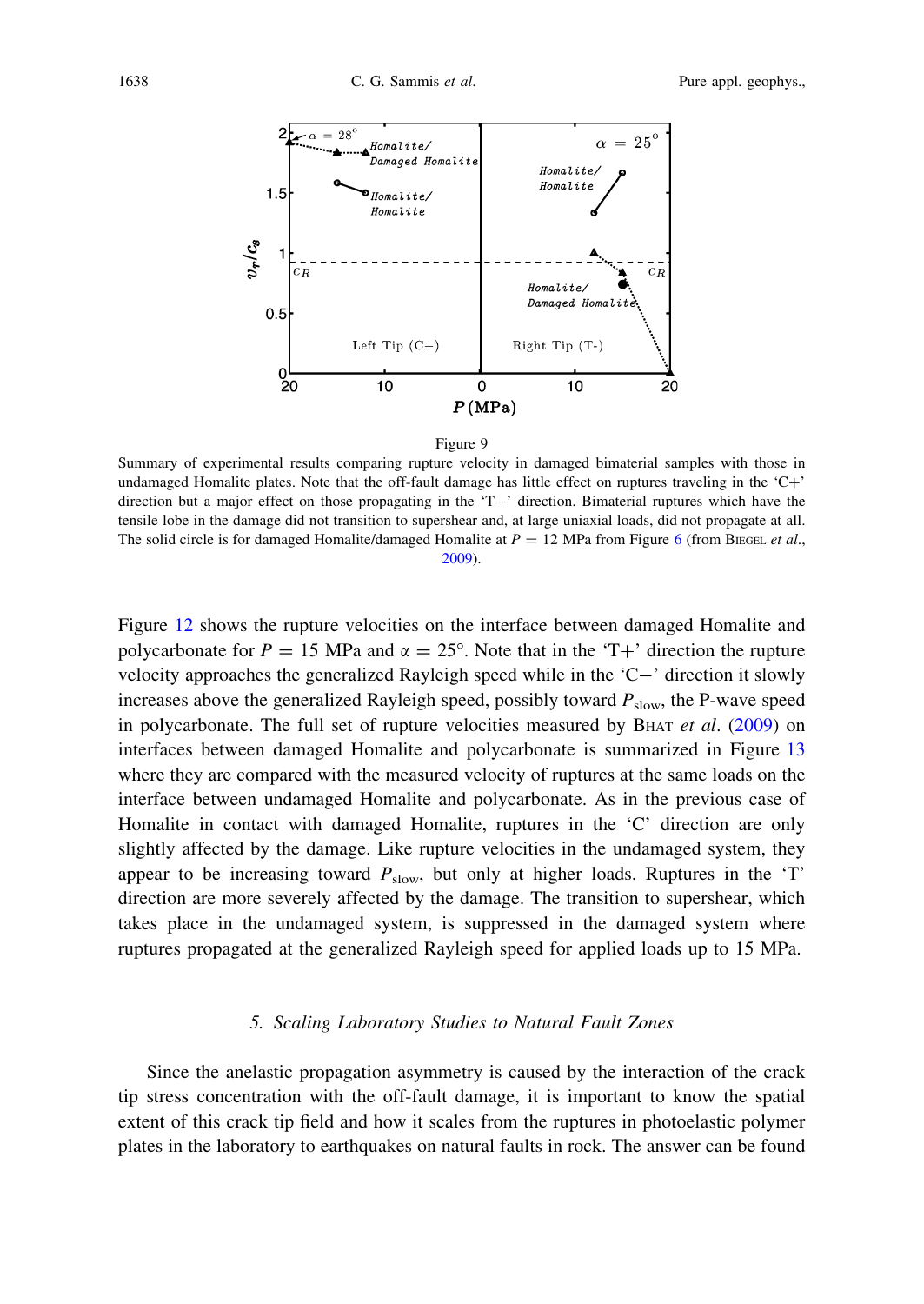<span id="page-10-0"></span>

Dynamic rupture on the interface between undamaged Homalite and undamaged polycarbonate plates. The upper four panels show frames at the times indicated selected from the sequence of high-speed photographs. The lower panel shows the instantaneous velocity of the rupture tips as a function of time. Note that the left tip propagating in the '+' direction transitions to supershear velocities approaching  $P_{fast}$ . The right tip propagating in the '-' direction also transitions to supershear velocities approaching  $P_{slow}$ . The  $+$  and  $\Delta$  symbols indicate propagation velocities determined for the angle  $\beta$  of the Mach cone in Homalite and in polycarbonate respectively (from BHAT et al., [2009\)](#page-18-0).

using an analytic model for a dynamic slip pulse developed by RICE et al.  $(2005)$  $(2005)$ (hereafter referred to as RSP). The geometry and parameters of the model are illustrated in Figure [14.](#page-13-0) The spatial extent of the off-fault stress field depends on four nondimensional parameters: the ratio of components of the prestress  $\sigma_{xx}^o/\sigma_{yy}^o$ , the ratio of the rupture velocity to the shear-wave speed  $v_r/c_s$ , the ratio of the residual to peak stress  $\tau_r/\tau_p$ , and the length of the slip-weakening zone relative to the length of the slip pulse R/L. As illustrated in Figure [15,](#page-14-0) RSP found that the spatial extent of the stress concentration is larger for smaller values of  $\sigma_{xx}^o/\sigma_{yy}^o$  (when the stress vector makes a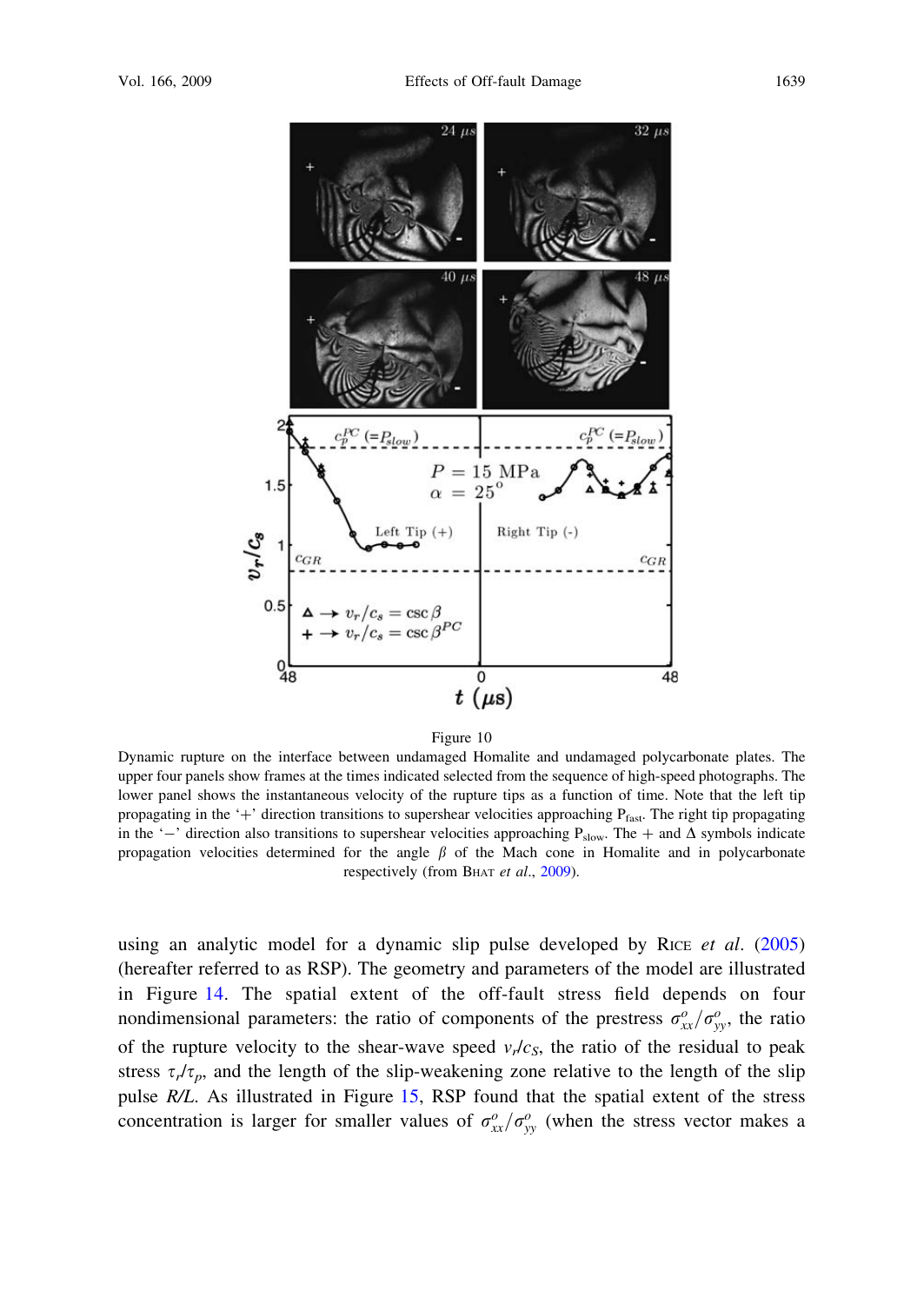<span id="page-11-0"></span>

Asymmetries in an undamaged polycarbonate plate in contact with a damaged Homalite plate. Since the polycarbonate is slightly less stiff than the damaged Homalite, the '+' direction of propagation is to the left. The anelastic asymmetry is denoted by the 'C' propagation direction for which the compressional lobe of the crack tip stress concentration travels through the damaged Homalite and the 'T' direction for which the crack tip places the damage in tension. Note that the directions are now 'T+' and 'C-' and are different from the 'C+' and 'T-' directions for Homalite in contact with damaged Homalite in Figure [7.](#page-6-0)

| ٧ |  |
|---|--|
|---|--|

Elastic properties of sample materials

|                  | $c_{P}$ (m/s) | $c_S$ (m/s)  |              |
|------------------|---------------|--------------|--------------|
| Homalite         | $2498^{(1)}$  | $1200^{(1)}$ | $0.35^{(1)}$ |
| Damaged Homalite | $2200^{(3)}$  | $1040^{(2)}$ | $0.25^{(3)}$ |
| Polycarbonate    | $2182^{(1)}$  | $960^{(1)}$  | $0.38^{(1)}$ |

 $(1)$  ROSAKIS *et al.* ([2008](#page-18-0))

 $(2)$  BIEGEL *et al.*  $(2008)$  $(2008)$ 

(3) O'CONNELL and BUDIANSKY ([1974\)](#page-18-0)

larger angle with the fault plane) and for larger values of  $v_r/c_s$  (where  $v_r$  is limited to sub-Rayleigh propagation). Note in this figure that all spatial variables are scaled by  $R_o^*$ , the length of the slip-weakening zone in the limit of  $L \rightarrow \infty$  and  $v_r \rightarrow 0^+$ . Note also in Figure [15](#page-14-0) that the region of Coulomb failure extends to a distance of about  $R_o^*$  at high rupture velocities and when the pre-stress vector is at a large angle to the fault plane.

By fitting their model to HEATON's ([1990\)](#page-18-0) estimates of L,  $\delta$ , and  $v_r$  for seven earthquakes, RSP were able to estimate the characteristic displacement  $\delta_1$ , the dynamic stress drop  $(\sigma_{yx}^o - \tau_r)$ , the fracture energy G, and  $R_o^*$  for each earthquake evaluated at the centroid depth of the rupture (typically about 7 km). Although the seismic parameters estimated by Heaton may be crude, they yield fracture energies that are consistent with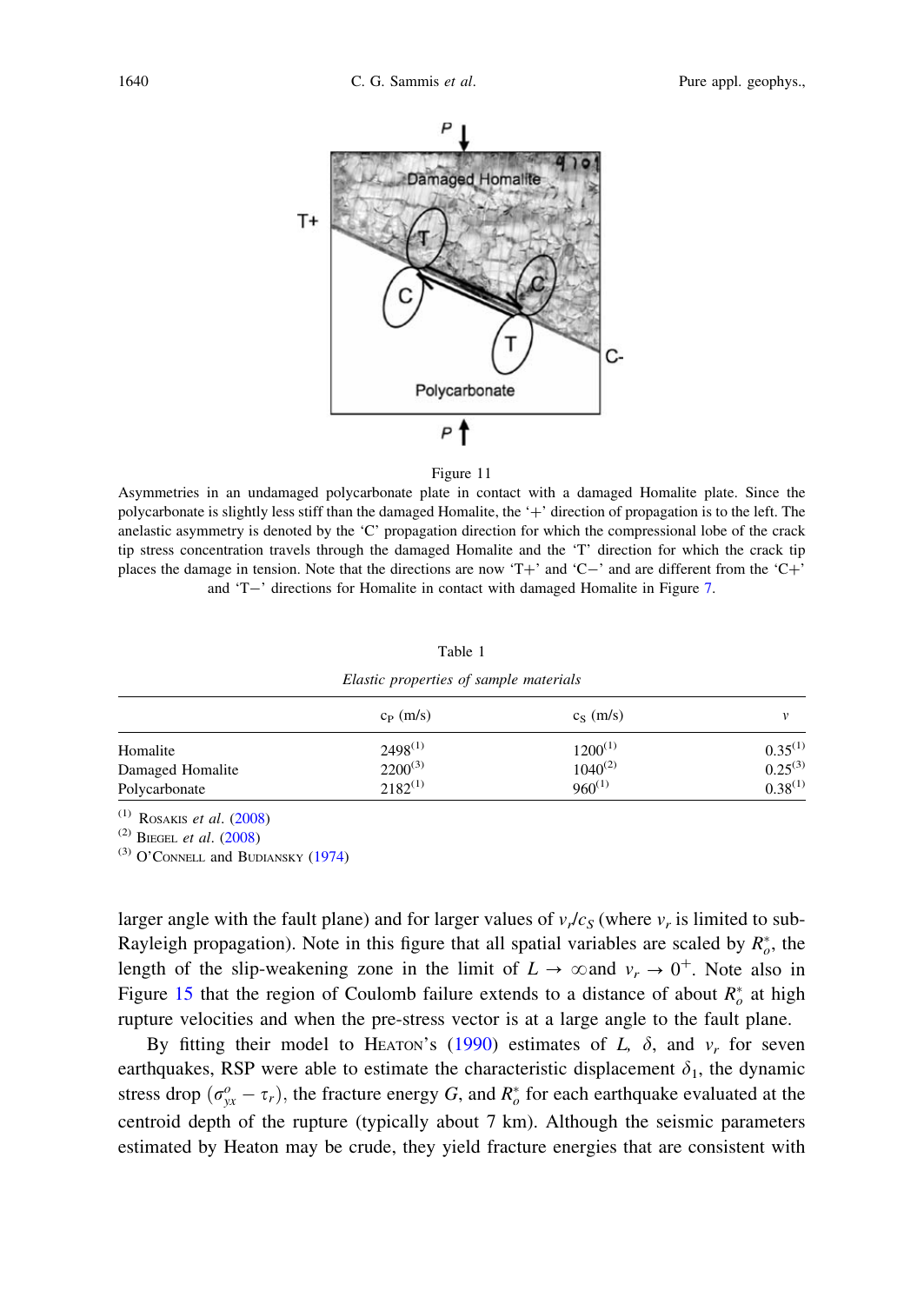<span id="page-12-0"></span>

Dynamic rupture on the interface between damaged Homalite and undamaged polycarbonate plates. The upper four panels show frames at the times indicated selected from the sequence of high-speed photographs. The lower panel shows the instantaneous velocity of the rupture tips as a function of time. Note that the left tip propagating in the 'C-' direction transitions to supershear as in Figure [10](#page-10-0) but that rupture propagation in the 'T+' direction does not transition to supershear, presumably due to energy loss on the off-fault damage activated by the tensile lobe of the stress field (from BHAT et al., [2009\)](#page-18-0).

other estimates both in magnitude and in their dependence on  $\delta$  (see, e.g., RICE, [2006](#page-18-0)). RSP found that  $R_o^*$  is on the order of 1–40 meters, which is comparable to the width of natural fault zones at seismogenic depth inferred by LI and MALIN ([2008\)](#page-18-0), It should be noted that the width of natural fault zones at depth is still controversial and may be significantly narrower (BEN-ZION et al., [2003;](#page-18-0) PENG et al., [2003](#page-18-0); LEWIS et al., [2005](#page-18-0); FINZI et al., [2009](#page-18-0)). On the other hand, the spatial distribution of near-fault seismicity before and after large earthquakes has been interpreted to indicate a damage zone 10–100 meters wide at seismogenic depth (Powers and Jordan, [2009](#page-18-0)) or even wider (HAUKSSON, 2009).

We can similarly fit the RSP model to a slip pulse documented by Lu  $et$  al. ([2007\)](#page-18-0) in a Homalite experiment shown in Figure [16.](#page-15-0) The propagation velocity of the pulse was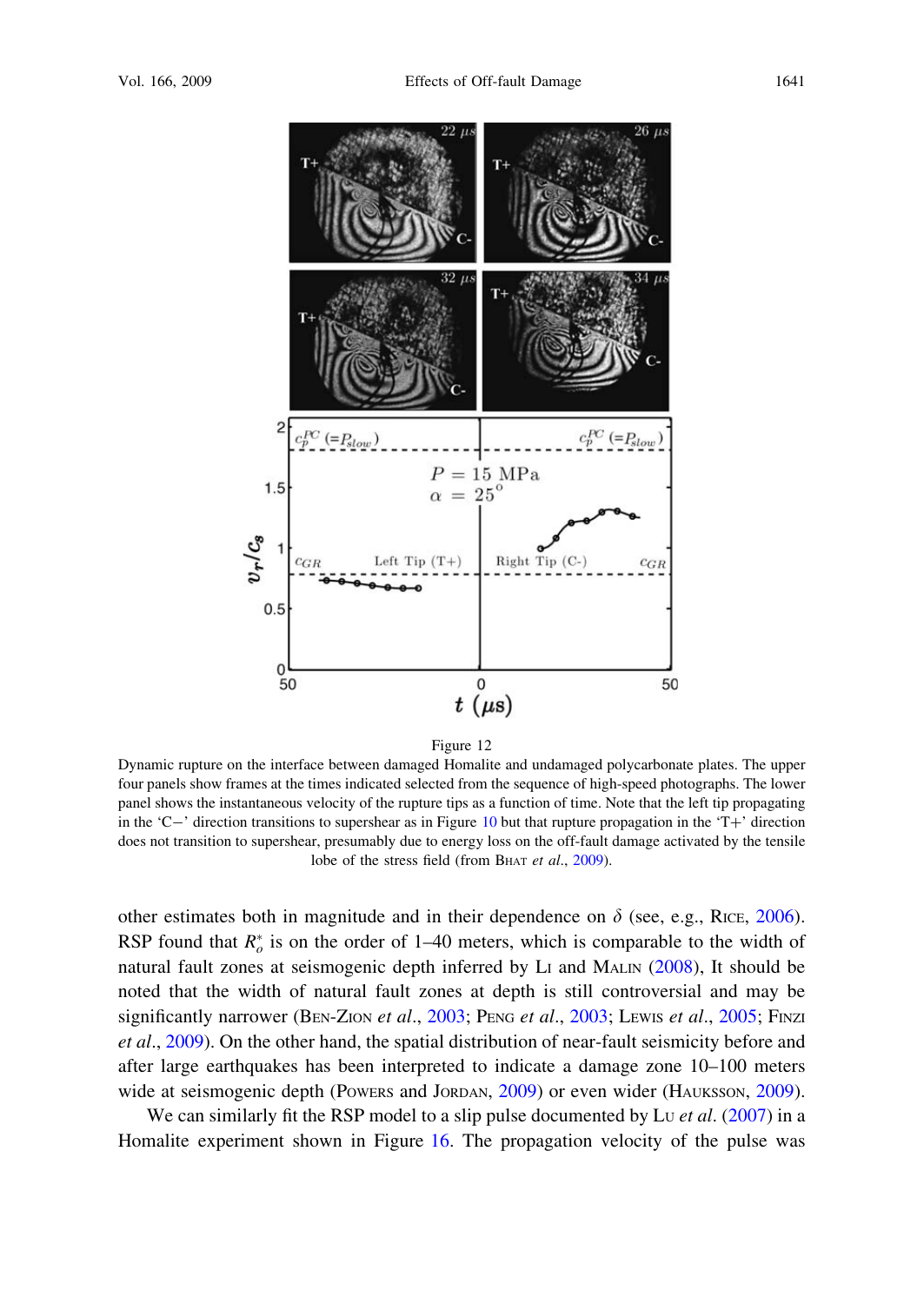<span id="page-13-0"></span>



Summary of experimental results comparing rupture velocity in damaged and undamaged bimaterial plates. Note that the off-fault damage has little effect on ruptures traveling in the  $C-$ ' direction but a significant effect on those propagating in the 'T+' direction. Bimaterial ruptures which have the tensile lobe in the damage did not transition to supershear (from BHAT et al., [2009\)](#page-18-0).



Figure 14 Geometry and parameters of the nonsingular slip-weakening slip-pulse model from RICE et al. [\(2005\)](#page-18-0).

 $v_r = 1045$  m/s. Its duration was about 10.2 us with a rise-time of about 4 us. This gives  $L = 10.7$  mm,  $R = 4.2$  mm and, assuming R/L is approximately the ratio of the rise time to the duration,  $R/L \sim 0.4$ . Integrating the area under the curve gives  $\delta = 28 \mu m$ . Since  $c_S = 1200$  m/s for Homalite, we have  $v_r/c_s = 0.87$ . The density of Homalite is 1262 kg/ m3 and the shear modulus is  $\mu = 1.82$  GPa.

The fracture energy G can be calculated using the graph of  $G/(\mu \delta^2 / \pi L)$  vs  $v_r/c_s$  with R/L as a parameter given as Figure [15](#page-14-0) in RSP. Using the values of  $v_r/c_s$ , R/L,  $\mu$ ,  $\delta$ , and L from the previous paragraph gives  $G = 21.2$  J/m<sup>2</sup>. It is interesting that  $G/\delta \approx 1$  MJ/m<sup>3</sup>, close to the value estimated for earthquakes by RICE [\(2006](#page-18-0)).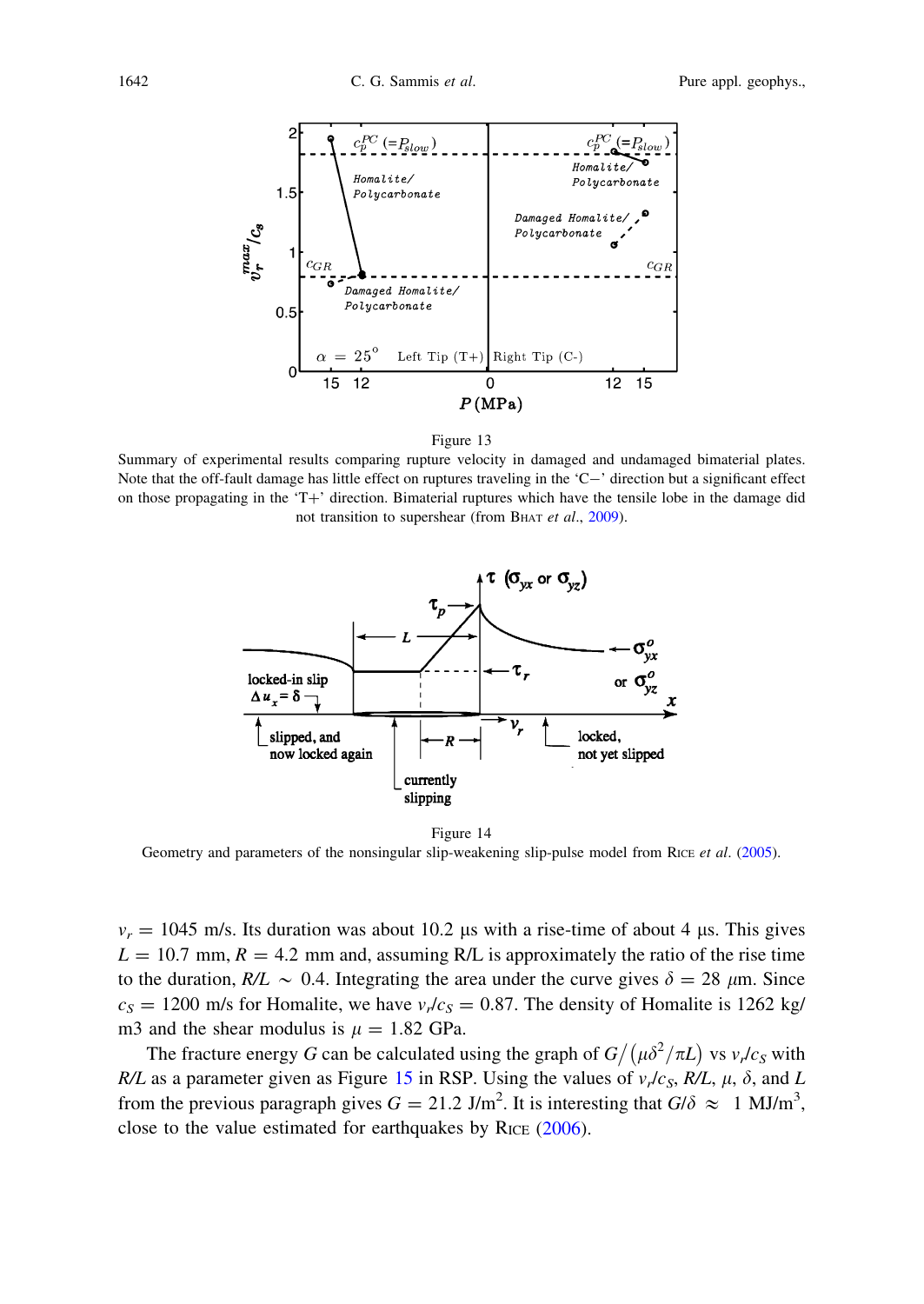<span id="page-14-0"></span>

Contour plot of  $\tau_{\text{max}}/\tau_{\text{Coulomb}}$  as a function of position surrounding the tip of a propagating slip pulse when ratio of the weakening distance to the slip length of the pulse is  $R/L = 0.1$ . Within the shaded areas  $\tau_{\text{max}}/\sigma_{\text{Coulomb}} > 1$ and slip on pre-existing fractures is possible. The short heavy lines within the shaded areas indicate the orientation of optimal planes for right-lateral slip, the short lighter lines for left-lateral slip. The three columns of plots are for different values of the scaled propagation velocity  $v_r/c_s = 0$ , 0.7 and 0.9. In the top row of plots plots are for different values of the scaled propagation velocity  $v_r c_s = 0, 0.7$  and 0.9. In the top row of plots  $\sigma_{xx}^0/\sigma_{yy}^0 = 0.8$ . All calculations in this figure assume  $\tau_r/\tau_p = 0.2$ . From RICE et al. ([2005\)](#page-18-0).

This value of  $G$  can then be used to find the dynamic stress drop according to Eq. (15) in RSP:  $(\sigma_{yx}^o - \tau_r) = G/\delta = 0.76$  MPa. For the applied uniaxial load of 10 MPa and the fault angle of 20°, the shear and normal stress on the fault plane are  $\sigma_{yx}^o = 3.21$  MPa and  $\sigma_n$  = 8.83 MPa, respectively. The residual stress on the fault plane can be calculated as  $\tau_r = \sigma_{yx}^o - (\sigma_{yx}^o - \tau_r) = 2.45$  MPa, which gives a dynamic coefficient of friction of  $f_d = \tau l \sigma_n = 0.28$ . The characteristic slip can then be found as  $\delta_1 = \delta(\sigma_{yx}^o - \tau_r)/\sigma_n^o$  $(\tau_p - \tau_r) = 7.5$  µm. Finally, the slip-weakening distance can be estimated using Eq. (13) in RSP, where we take  $(\tau_p - \tau_r) = \sigma_n(0.6 - 0.28)$ 

$$
R_o^* = \frac{9\pi}{16(1-\nu)} \frac{\mu G}{(\tau_p - \tau_r)^2} = 11 \,\text{mm}.
$$
 (1)

BIEGEL *et al.*  $(2008)$  $(2008)$  tested the prediction that the interaction between the crack tip stress field and the damage extends to a distance of about  $R_o^*$ . They fabricated a set of samples with a damage band of half width  $w$  surrounding the fault plane (Figure [17](#page-16-0), left panel) and another set that was totally damaged except for a band of undamaged Homalite of half width  $w$  (Fig. [17](#page-16-0), right panel). The resultant rupture velocities as a function of  $w$  for both damaged and undamaged bands are summarized in Figure [18](#page-16-0). Note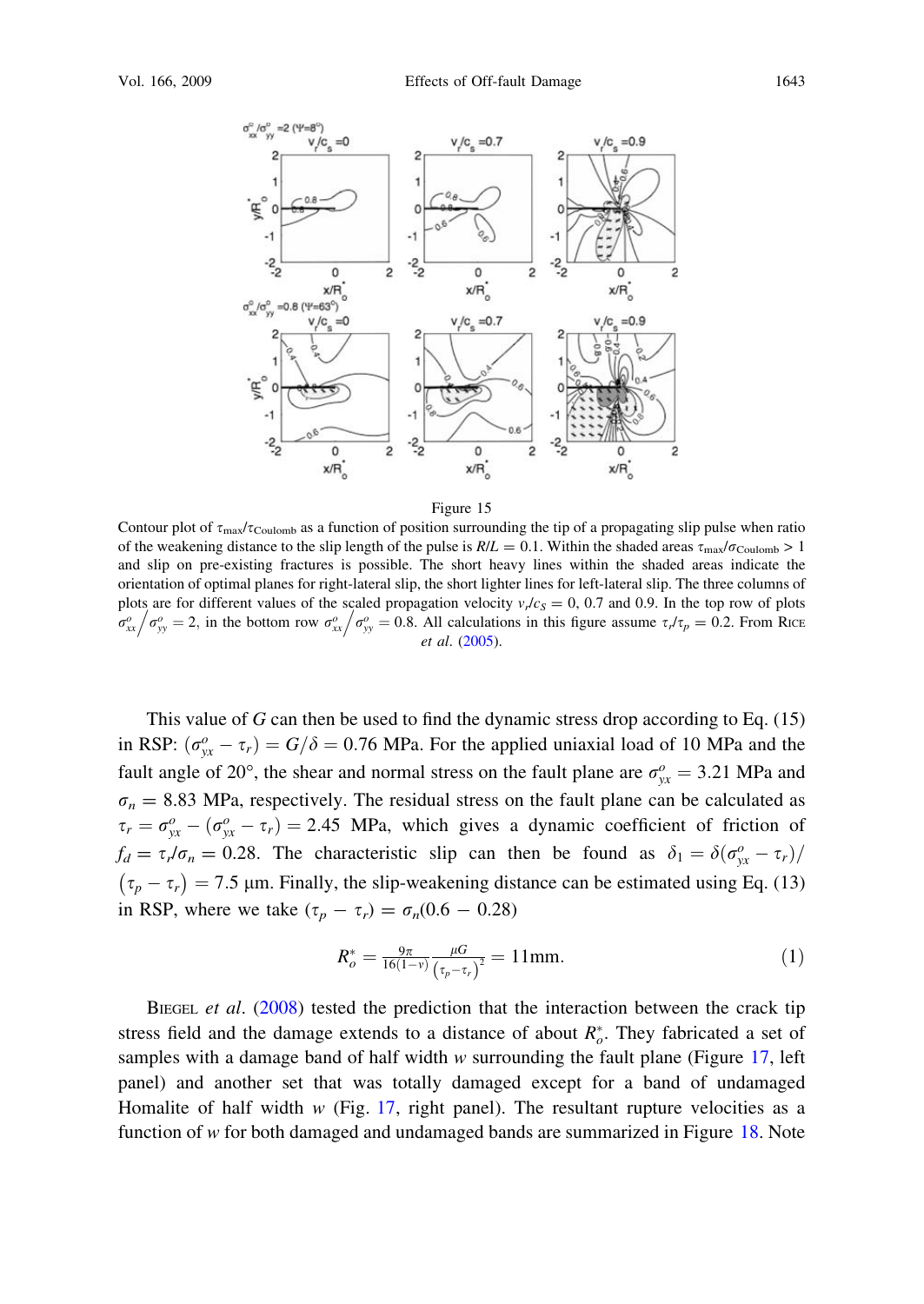<span id="page-15-0"></span>

A narrow sub-Rayleigh pulse on the interface between two Homalite plates with  $\alpha = 20^{\circ}$  and  $P = 10$  MPa showing the history of relative velocity across the fault plane recorded at 20 mm away from the nucleation point. The dashed line indicates the shear-wave arrival. The solid dot indicates the estimated initiation time of interface sliding. The half-filled dot indicates an estimate of interface locking time (from Lu et al., [2007\)](#page-18-0).

that all rupture velocities were sub-Rayleigh and that most of the change in velocity occurs over a distance  $0 < w < 1$  cm, which is about the value of  $R_o^*$  estimated above.

## 6. Discussion

An asymmetric distribution of off-fault damage in a fault zone has been shown to produce strongly directional propagation on the fault plane. The physical source of this directionality is hypothesized to be the interaction between the crack-tip stress field and the off-fault fractures. Ruptures travel more slowly in the 'T' direction for which the tensile lobe of the stress concentration travels through the damage. By comparison, ruptures that travel in the 'C' direction for which the compressive lobe is in the damage propagate as if there were no off-fault damage. Our physical interpretation is that cracktip compression immobilizes off-fault cracks while crack tip tension enhances frictional slip. It is surprising that the directionality observed in laboratory experiments is so strong (see summaries in Figs. [9](#page-9-0) and [13](#page-13-0)), especially since there was no evidence that new damage was created. The lack of new damage in the experiments is not surprising since the scale-length of the existing damage is about 1 cm—the same size as Ro\*. For real earthquakes, RICE et al. [\(2005](#page-18-0)) estimated  $Ro^*$  at seismogenic depth to be on the order of meters. Earthquakes should be capable of generating new damage to distances of meters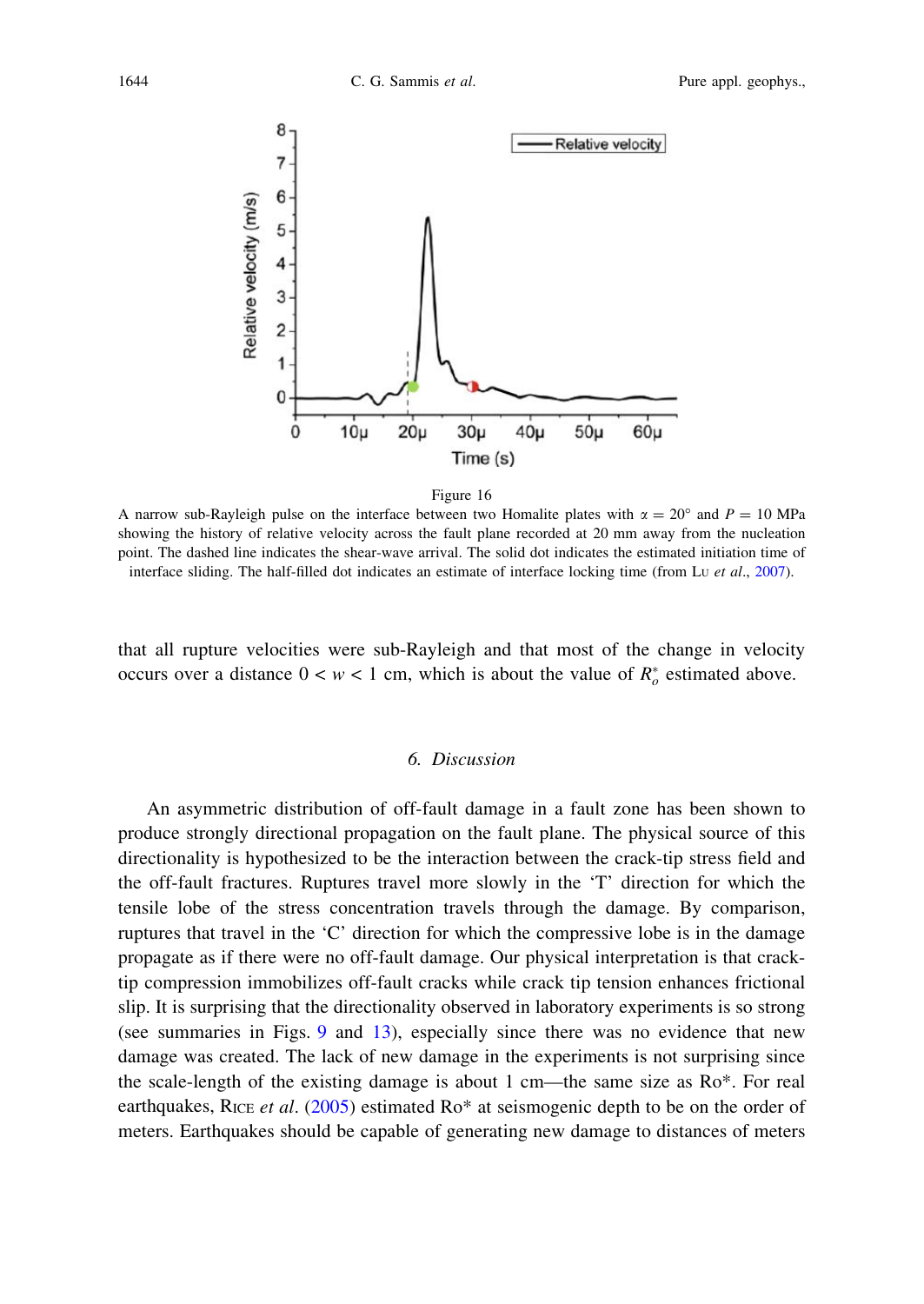<span id="page-16-0"></span>

The Homalite plate on the left has a damage band of width  $2w$  centered on the fault. The plate on the right has an undamaged band of width 2w centered on the fault.





Rupture velocity as a function of  $w$  for both damaged and undamaged bands shown in Figure 17. Note that the majority of the decrease in velocity for the damage bands and increase in velocity for the undamaged bands occurs for bands with w less than about 1 cm (from BIEGEL *et al.*, [2008\)](#page-18-0).

from the fault plane, and the generation of new damage is expected to make directional propagation even stronger.

We now return to the central question of how wide a fault zone must be if it is to affect the velocity and symmetry of an earthquake rupture. The simple answer is that the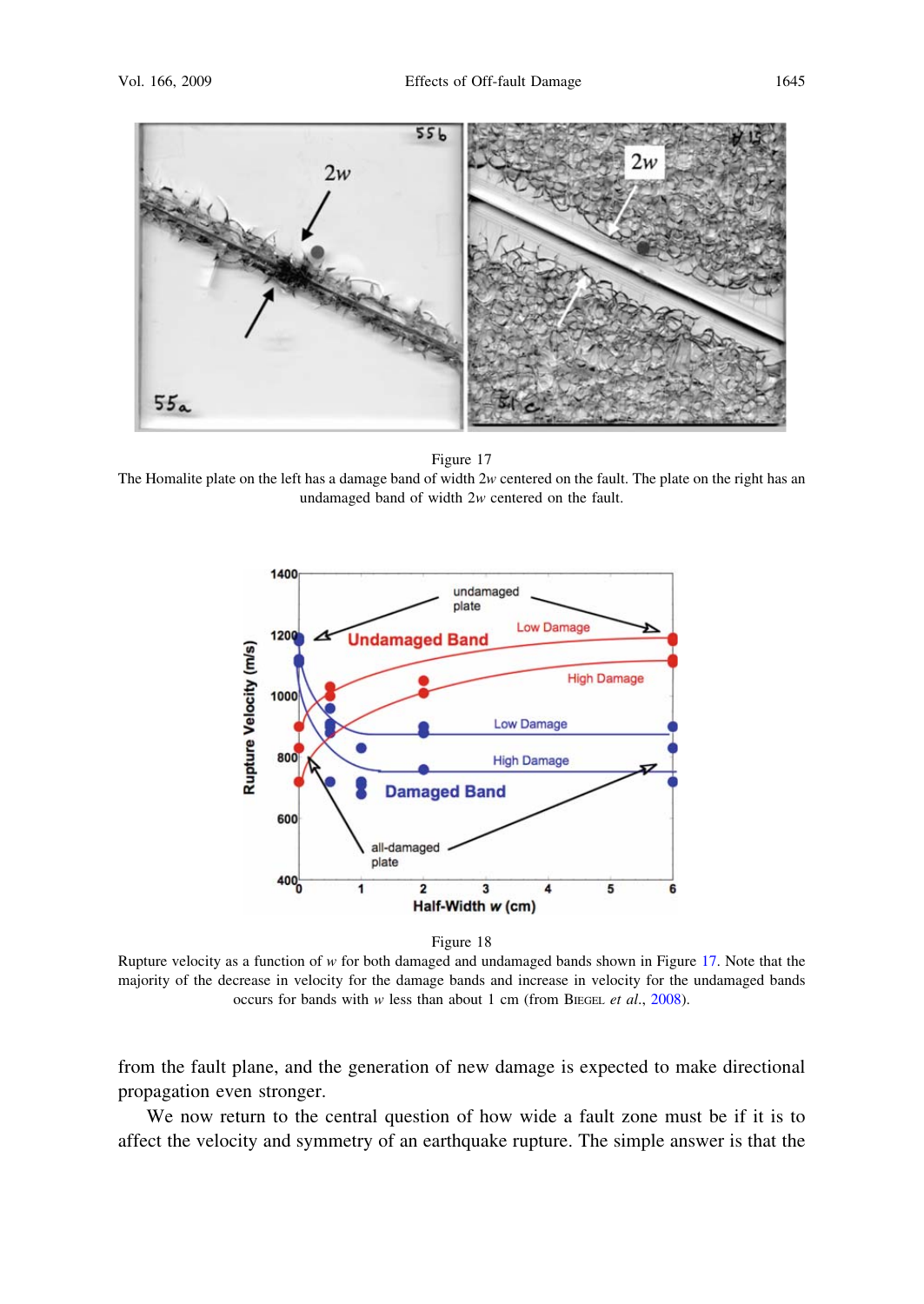<span id="page-17-0"></span>fault zone must be as wide or wider than  $Ro^*$ , the approximate spatial distance to which stress concentration at the rupture tip produces Coulomb slip on the most favorably oriented fractures in the case when the tectonic stress is at a high angle to the fault plane and the rupture velocity is near the Rayleigh limit. Although the preceding analysis used the RICE et al. [\(2005](#page-18-0)) slip pulse model with slip-weakening friction, other models based on crack-like ruptures and which represent off-fault damage using Coulomb plasticity also find that the nonlinear interaction extends a distance on the order of  $Ro^*$  (ANDREWS, 2005; BEN-ZION and SHI, [2005](#page-18-0); TEMPLETON and RICE, [2008\)](#page-19-0). The basic difference between slip-pulse and crack-like models is that the spatial extent of the off-fault interaction grows with the propagation of a crack, but reaches a constant value for the slip pulse.

In all these models, the spatial extent of the interaction is also quantitatively related to the ratio of the rupture velocity to the shear-wave speed and the orientation of the remote ''tectonic'' stress field relative to the fault plane. Additional factors which may affect the interaction between a rupture and off-fault damage but which are not discussed here include the effects of water in the fault zone (see, eg., RICE, [2006\)](#page-18-0), the influence of the nucleation process on the ensuing rupture (S<sub>HI</sub> and B<sub>EN</sub>-Z<sub>ION</sub>, [2006](#page-18-0); AMPUERO and BEN-ZION,  $2008$ ; SHI et al.,  $2008$ ), and the case of supershear rupture. The experimental results reviewed here found that off-fault damage suppresses supershear propagation in all cases in which the tensile lobe of the rupture tip stress field encounters off-fault damage. This may be one reason why supershear earthquake ruptures are relatively rare.

## Acknowledgements

The authors wish to thank Yehuda Ben-Zion and an anonymous reviewer for many helpful suggestions. The authors acknowledge support of the National Science Foundation collaborative grant EAR-0711171 to the University of Southern California and the California Institute of Technology. This research was supported by the Southern California Earthquake Center. SCEC is funded by NSF Cooperative Agreement EAR-0106924 and USGS Cooperative Agreement 02HQAG0008. The SCEC contribution number for this paper is 1227.

## **REFERENCES**

- AMPUERO, J.-P. and BEN-ZION, Y. (2008), Cracks, pulses and macroscopic asymmetry of dynamic rupture on a bimaterial interface with velocity-weakening friction, Geophys. J. Int. 173, 674–692, doi: 10.1111/j.1365-246X.2008.03736.x.
- ANDREWS, D.J. (2005), Rupture dynamics with energy loss outside the slip zone, J. Geophys. Res. 110, B01307, doi:10.1029/2004JB003191.
- BEN-ZION, Y. (2001), Dynamic ruptures in recent models of earthquake faults, J. Mech. Phys. Sol. 49, 2209– 2244.

BEN-ZION, Y. and SAMMIS, C.G. (2003), Characterization of Fault Zones, Pure Appl. Geophys. 160(3), 677-715.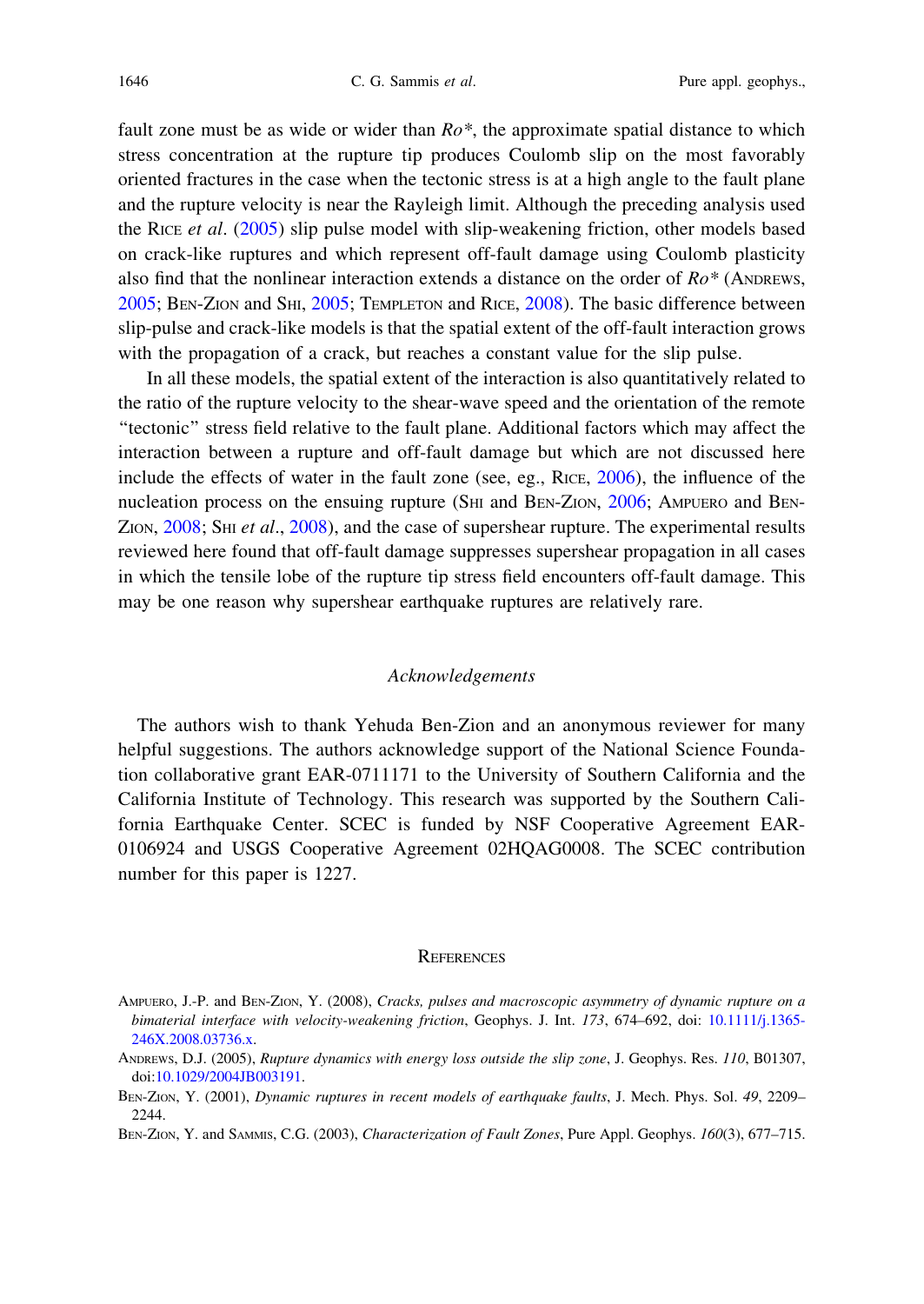- <span id="page-18-0"></span>BEN-ZION, Y. and SHI, Z. (2005), Dynamic rupture on a material interface with spontaneous generation of plastic strain in the bulk, Earth Planet. Sci. Lett. 236, 486–496, DOI, 10.1016/j.epsl.2005.03.025.
- BEN-ZION, Y., PENG, Z., OKAYA, D., SEEBER, L., ARMBRUSTER, J.G., OZER, N., MICHAEL, A.J., BARIS, S., and AKTAR, M. (2003), A shallow fault zone structure illuminated by trapped waves in the Karadere-Duzce branch of the North Anatolian Fault, western Turkey, Geophys. J. Int. 152, 699–717.
- BHAT, H.S., BIEGEL, R.L., ROSAKIS, A.J., and SAMMIS, C.G. (2009), The effect of asymmetric damage on dynamic shear rupture propagation II: With mismatch in bulk elasticity, J. Geophs. Res., in press.
- BIEGEL, R.L. and SAMMIS, C.G. (2004), Relating fault mechanics to fault zone structure, Adv. Geophys. 47, 65– 111.
- BIEGEL, R.L., SAMMIS, C.G., and ROSAKIS, A.J. (2008), An experimental study of the effect of off-fault damage on the velocity of a slip pulse, J. Geophys. Res. 113, B04302, doi:10.1029/2007JB005234.
- BIEGEL, R.L., BHAT, H.S., SAMMIS, C.G., and ROSAKIS, A.J. (2009), The effect of asymmetric damage on dynamic shear rupture propagation I: No mismatch in bulk elasticity, J. Geophys. Res., in press.
- COCHARD, A. and RICE, J.R. (2000), Fault rupture between dissimilar materials- Ill-posedness, regularization, and slip-pulse response, J. Geophy. Res. 105 (B11), 25,891–25,907.
- DOR, O., BEN-ZION, Y., ROCKWELL, T.K., and BRUNE, J. (2006), Pulverized rocks in the Mojave section of the San Andreas Fault Zone, Earth Planet. Sci. Lett. 245, 642–654.
- FINZI, Y., HEARN, E.H., BEN-ZION, Y., and LYAKHOVSKY, V. (2009), Structural properties and deformation patterns of evolving strike-slip faults: Numerical simulations incorporating damage rheology, Pure Appl. Geophys., in press.
- HARRIS, R.A. and DAY, S.M. (1997), *Effects of a low-velocity zone on a dynamic rupture*, Bull. Seismol. Soc. Am. 87(5), 1267–1280.
- HAUKSSON, E. (2008), Spatial separation of large earthquakes, aftershocks, and background seismicity: Analyisi of interseismic and coseismic seismicity patterns in southern California, Pure Appl. Geophys., in press.
- HEATON, T.H. (1990), Evidence for and implications of self-healing pulses of slip in earthquake rupture, Phys. Earth Planet. Int. 64(1), 1–20.
- LEWIS, M.A., PENG, Z., BEN-ZION, Y., and VERNON, F. (2005), Shallow seismic trapping structure in the San Jacinto fault zone, Geophys. J. Int. 162, 867–881, doi:10.1111/j.1365-246X.2005.02684.x.
- LI, Y.G. and MALIN, P.E. (2008), San Andreas Fault damage at SAFOD viewed with fault-guided waves, Geophys. Res. Lett. 35(8), L08304, doi:10.1029/2007GL032924.
- LU, X., LAPUSTA, N., and ROSAKIS, A.J. (2007), Pulse-like and crack-like ruptures in experiments mimicking crustal earthquakes, Proc. Natl. Acad. Sci. USA 104(48), 18,931–18,936, doi:10.1073/pnas.0704268104.
- O'CONNELL, R.J. and BUDIANSKY, B. (1974), Seismic velocities in dry and saturated cracked solids, J. Geophys. Res. 79(35), 5412–5426.
- PENG, Z., BEN-ZION, Y., MICHAEL, A.J., and ZHU, L. (2003), Quantitative analysis of seismic trapped waves in the rupture zone of the 1992 Landers, California earthquake: Evidence for a shallow trapping structure, Geophys. J. Int. 155, 1021–1041.
- POWERS, P.M. and JORDAN, T.H. (2009), Distribution of seismicity across strike-slip faults in California, J. Geophys. Res., in press.
- RANJITH, K. and RICE, J.R. (2001), Slip dynamics at an interface between dissimilar materials, J. Mech. Phys. Solids 49, 341–361.
- RICE, J.R. (2006), Heating and weakening of faults during earthquake slip, J. Geophys. Res. 111, B05311, doi:10.1029/2005JB004006,
- RICE, J.R., SAMMIS, C.G., and PARSONS, R. (2005), Off-fault secondary failure induced by a dynamic slip pulse, Bull. Seismol. Soc. Amer. 95(1), 109–134.
- ROSAKIS, A.J., XIA, K., LYKOTRATIS, G., and KANAMORI, H. (2008), Dynamic shear rupture in frictional interfaces: Speeds, Directionality and Modes. In Treatise in Geophysics (ed. H. KANAMORI), Vol. 4, 153–192.
- RUBIN, A.M. and AMPUERO, J.-P. (2007), Aftershock asymmetry on a bimaterial interface, J. Geophys. Res. 112, B05307, doi:10.1029/2006JB004337.
- SHI, Z.Q. and BEN-ZION, Y. (2006), Dynamic rupture on a bimaterial interface governed by slip-weakening friction, Geophys. J. Int. 165, 469–484.
- SHI, Z.Q., BEN-ZION, Y., and NEEDLEMAN, A. (2008), Properties of dynamic rupture and energy partition in a two-dimensional elastic solid with a frictional interface, J. Mech. Phys. Solids 56, 5–24, doi:10.1016/ j.jmps.2007.04.006.